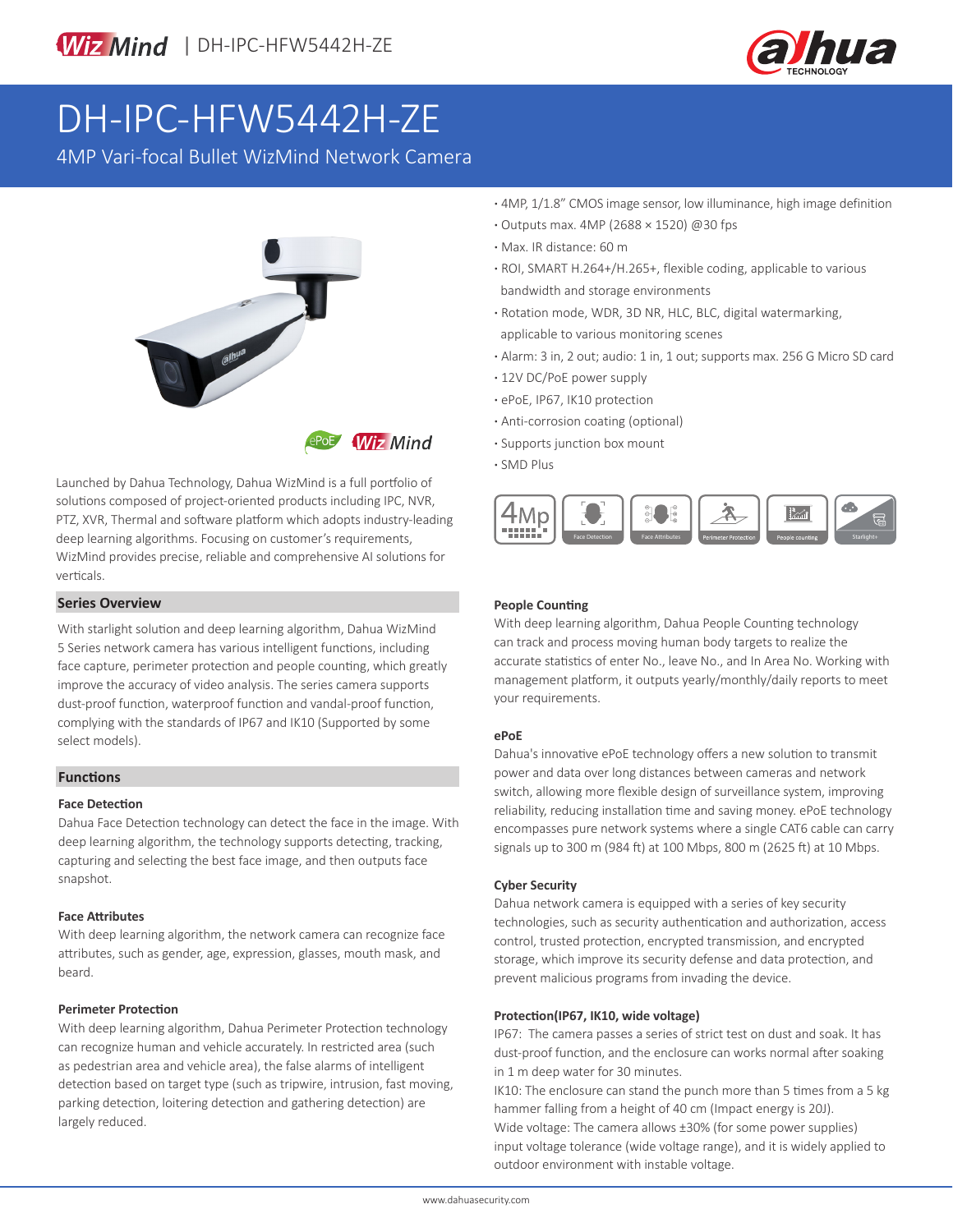# Wiz Mind | DH-IPC-HFW5442H-ZE

## **Technical Specification**

| Camera                          |      |                                                                                         |                      |                     |                               |
|---------------------------------|------|-----------------------------------------------------------------------------------------|----------------------|---------------------|-------------------------------|
| Image Sensor                    |      | 1/1.8" CMOS                                                                             |                      |                     |                               |
| Max. Resolution                 |      | 2688 (H) × 1520 (V)                                                                     |                      |                     |                               |
| <b>ROM</b>                      |      | 128 MB                                                                                  |                      |                     |                               |
| <b>RAM</b>                      |      | 1 GB                                                                                    |                      |                     |                               |
| <b>Scanning System</b>          |      | Progressive                                                                             |                      |                     |                               |
| <b>Electronic Shutter Speed</b> |      | Auto/Manual 1/3 s-1/100,000 s                                                           |                      |                     |                               |
| Min. Illumination               |      | 0.003 Lux@F1.8 (Color, 30IRE)<br>0.0003 Lux@F1.8 (B/W, 30IRE)<br>0 Lux (Illuminator on) |                      |                     |                               |
| S/N Ratio                       |      | >56 dB                                                                                  |                      |                     |                               |
| <b>Illumination Distance</b>    |      | 60 m (196.9 ft) (IR LED)                                                                |                      |                     |                               |
| Illuminator On/Off Control      |      | Auto/Manual                                                                             |                      |                     |                               |
| <b>Illuminator Number</b>       |      | 4 (IR LED)                                                                              |                      |                     |                               |
| Pan/Tilt/Rotation Range         |      | Pan: 0°-360°<br>Tilt: 0°-90°<br>Rotation: 0°-360°                                       |                      |                     |                               |
| Lens                            |      |                                                                                         |                      |                     |                               |
| Lens Type                       |      | Motorized vari-focal                                                                    |                      |                     |                               |
| Mount Type                      |      | $\phi$ 14                                                                               |                      |                     |                               |
| Focal Length                    |      | 2.7 mm-12 mm                                                                            |                      |                     |                               |
| Max. Aperture                   |      | F1.8 (Constant)                                                                         |                      |                     |                               |
| Field of View                   |      | Horizontal: 107°-44°<br>Vertical: 69°-29°<br>Diagonal: 134°-53°                         |                      |                     |                               |
| Iris Type                       |      | Auto                                                                                    |                      |                     |                               |
| <b>Close Focus Distance</b>     |      | W/T: 1.2 m (3.9 ft)                                                                     |                      |                     |                               |
| <b>DORI</b><br>Distance         | Lens | Detect                                                                                  | Observe              | Recognize           | Identify                      |
|                                 | W    | 57.0 m<br>$(187.0)$ ft)                                                                 | 23.0 m<br>(75.5 ft)  | 11.0 m<br>(36.1 ft) | 5.7 <sub>m</sub><br>(18.7 ft) |
|                                 | Τ    | 130.7 m<br>(428.8 ft)                                                                   | 52.0 m<br>(170.6 ft) | 26.0 m<br>(85.3 ft) | 13.0 m<br>(42.7 ft)           |

### Smart Event

| <b>IVS</b> | Abandoned object; missing object |
|------------|----------------------------------|
| Heat Map   | Yes                              |

## Professional, intelligent

| <b>IVS (Perimeter Protection)</b> | Tripwire; intrusion; fast moving (the three functions<br>support the classification and accurate detection<br>of vehicle and human); loitering detection; people<br>gathering; parking detection                                                                                                                                                                                                                                                                                                       |
|-----------------------------------|--------------------------------------------------------------------------------------------------------------------------------------------------------------------------------------------------------------------------------------------------------------------------------------------------------------------------------------------------------------------------------------------------------------------------------------------------------------------------------------------------------|
| <b>Face Detection</b>             | Face detection; track; optimization; snapshot; report high<br>quality picture; face enhancement; face exposure; face<br>attribute extract, 6 attributes and 8 expressions: Gender,<br>age, glasses, expressions (anger, calm, happiness,<br>sadness, disgust, surprise, confusion and fear), mask,<br>beard; face matting setting: face, single inch photo; three<br>snapshot methods: real-time snapshot, optimization<br>snapshot, quality priority; face angle filter; optimization<br>time setting |

| <b>People Counting</b>                         | Support the counting of enter number, leave number<br>and pass number, and displaying and outputting yearly/<br>monthly/daily reports<br>Support the counting of number in area, and 4 rules<br>configuration. Count number of people or stay time and<br>link alarm<br>Support queue management, and 4 rules configuration.<br>Count number of people or stay time and link alarm                                                                                                                                          |  |
|------------------------------------------------|-----------------------------------------------------------------------------------------------------------------------------------------------------------------------------------------------------------------------------------------------------------------------------------------------------------------------------------------------------------------------------------------------------------------------------------------------------------------------------------------------------------------------------|--|
| Intelligent Search                             | Work together with Smart NVR to perform refine<br>intelligent search, event extraction and merging to event<br>videos                                                                                                                                                                                                                                                                                                                                                                                                       |  |
| Video                                          |                                                                                                                                                                                                                                                                                                                                                                                                                                                                                                                             |  |
| Video Compression                              | H.265; H.264; H.264H; H.264B; MJPEG (only supported<br>by the sub stream)                                                                                                                                                                                                                                                                                                                                                                                                                                                   |  |
| Smart Codec                                    | Smart H.265+/H.264+                                                                                                                                                                                                                                                                                                                                                                                                                                                                                                         |  |
| Video Frame Rate                               | Main stream: 2688 × 1520 (1 fps-25/30 fps)<br>$1920 \times 1080$ (1 fps-50/60 fps)<br>Sub stream: D1 (1 fps-50/60 fps)<br>Third stream: 1080p (1 fps-25/30 fps)<br>*The values above are the max. frame rates of each<br>stream; for multiple streams, the values will be subjected<br>to the total encoding capacity.                                                                                                                                                                                                      |  |
| <b>Stream Capability</b>                       | 3 streams                                                                                                                                                                                                                                                                                                                                                                                                                                                                                                                   |  |
| Resolution                                     | 2688 × 1520; 2560 × 1440; 2304 × 1296; 1080p (1920 ×<br>1080); 1.3M (1280 × 960); 720p (1280 × 720); D1 (704<br>× 576/704 × 480); VGA (640 × 480); CIF (352 × 288/352<br>× 240)                                                                                                                                                                                                                                                                                                                                             |  |
| <b>Bit Rate Control</b>                        | CBR/VBR                                                                                                                                                                                                                                                                                                                                                                                                                                                                                                                     |  |
| Video Bit Rate                                 | H.264: 32 kbps-8192 kbps<br>H.265: 19 kbps-8192 kbps                                                                                                                                                                                                                                                                                                                                                                                                                                                                        |  |
| Day/Night                                      | Auto (ICR)/Color/B/W                                                                                                                                                                                                                                                                                                                                                                                                                                                                                                        |  |
| <b>BLC</b>                                     | Yes                                                                                                                                                                                                                                                                                                                                                                                                                                                                                                                         |  |
| <b>HLC</b>                                     | Yes                                                                                                                                                                                                                                                                                                                                                                                                                                                                                                                         |  |
| <b>WDR</b>                                     | 140 dB                                                                                                                                                                                                                                                                                                                                                                                                                                                                                                                      |  |
| White Balance                                  | Auto/natural/street lamp/outdoor/manual/regional<br>custom                                                                                                                                                                                                                                                                                                                                                                                                                                                                  |  |
| Gain Control                                   | Auto/Manual                                                                                                                                                                                                                                                                                                                                                                                                                                                                                                                 |  |
| Noise Reduction                                | 3D NR                                                                                                                                                                                                                                                                                                                                                                                                                                                                                                                       |  |
| <b>Motion Detection</b>                        | OFF/ON (4 areas, rectangular)                                                                                                                                                                                                                                                                                                                                                                                                                                                                                               |  |
| Region of Interest (RoI)                       | Yes (4 areas)                                                                                                                                                                                                                                                                                                                                                                                                                                                                                                               |  |
| <b>Electronic Image</b><br>Stabilization (EIS) | Yes                                                                                                                                                                                                                                                                                                                                                                                                                                                                                                                         |  |
| <b>Smart Illumination</b>                      | Yes                                                                                                                                                                                                                                                                                                                                                                                                                                                                                                                         |  |
| Defog                                          | Yes                                                                                                                                                                                                                                                                                                                                                                                                                                                                                                                         |  |
| Image Rotation                                 | 0°/90°/180°/270°                                                                                                                                                                                                                                                                                                                                                                                                                                                                                                            |  |
| Mirror                                         | Yes                                                                                                                                                                                                                                                                                                                                                                                                                                                                                                                         |  |
| <b>Privacy Masking</b>                         | 4 areas                                                                                                                                                                                                                                                                                                                                                                                                                                                                                                                     |  |
| Audio                                          |                                                                                                                                                                                                                                                                                                                                                                                                                                                                                                                             |  |
| <b>Audio Compression</b>                       | PCM; G.711a; G.711Mu; G.726; G.723                                                                                                                                                                                                                                                                                                                                                                                                                                                                                          |  |
| Alarm                                          |                                                                                                                                                                                                                                                                                                                                                                                                                                                                                                                             |  |
| Alarm Event                                    | No SD card; SD card full; SD card error; network<br>disconnection; IP conflict; illegal access; motion<br>detection; video tampering; defocus detection; scene<br>changing; intrusion; tripwire; abandoned object;<br>missing object; fast moving; parking detection; loitering<br>detection; people gathering; input abnormal detection;<br>intensity change detection; people counting; face<br>detection; voltage detection; people counting in area;<br>stay alarm; people No. exception detection, queue<br>management |  |